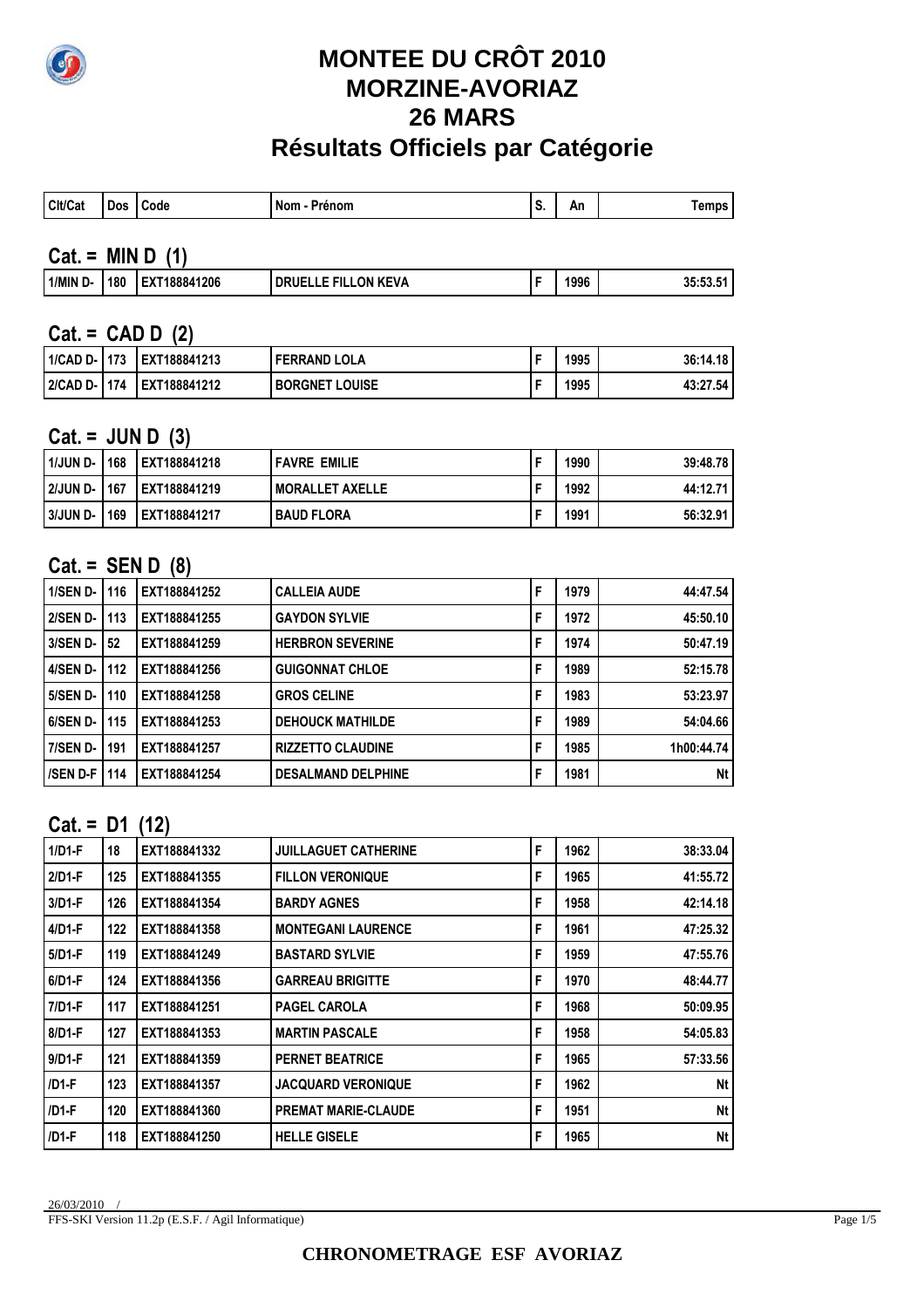|  | Cit/Cat | Dos | Code | Nom<br>- Prénom | . . | An | iemps |
|--|---------|-----|------|-----------------|-----|----|-------|
|--|---------|-----|------|-----------------|-----|----|-------|

# **Cat. = MIN H (5)**

| 1/ MIN H-   178 |     | LEXT188841208 | <b>GAYDON ADRIEN</b>       | M | 1996 | 28:03.83 |
|-----------------|-----|---------------|----------------------------|---|------|----------|
| 2/ MIN H-   179 |     | EXT188841207  | <b>COTTET PUINEL FELIX</b> | M | 1996 | 29:27.23 |
| 3/ MIN H-       | 175 | LEXT188841211 | <b>GARREAU ARTHUR</b>      | M | 1996 | 35:06.82 |
| 4/ MIN H-       | 176 | LEXT188841210 | <b>GAYDON ROBIN</b>        | M | 1996 | 40:59.44 |
| 5/ MIN H-       | 177 | EXT188841209  | <b>TABERLET LEON</b>       | M | 1996 | 42:52.97 |

# **Cat. = CAD H (3)**

| 1/CAD H-   171   | LEXT188841215 | <b>MUFFAT QUENTIN</b>  | M | 1993 | 29:02.97 |
|------------------|---------------|------------------------|---|------|----------|
| l 2/CAD H- I 172 | LEXT188841214 | <b>GRENAT BENJAMIN</b> | M | 1995 | 30:43.36 |
| 3/CAD H-   170   | LEXT188841216 | <b>BUET ADRIEN</b>     | M | 1995 | 31:29.95 |

### **Cat. = JUN H (14)**

| 1/JUN H-        | 16  | EXT188841334 | <b>HIRSCH IDRIS</b>          | M | 1991 | 33:28.87 |
|-----------------|-----|--------------|------------------------------|---|------|----------|
| 2/JUN H-        | 15  | EXT188841335 | <b>SALAMIN DAVID</b>         | M | 1990 | 33:43.67 |
| 3/JUN H-        | 165 | EXT188841221 | <b>GUIGONNAT ANTONIN</b>     | M | 1991 | 33:57.64 |
| 4/JUN H-        | 164 | EXT188841222 | <b>VERNAZ PIEMONT JULIEN</b> | M | 1992 | 34:00.08 |
| 5/JUN H-        | 161 | EXT188841225 | <b>GARDET CYRILLE</b>        | M | 1990 | 34:00.44 |
| 6/JUN H-        | 64  | EXT188841226 | <b>MOTTIEZ ROBIN</b>         | M | 1991 | 35:12.01 |
| 7/JUN H-        | 197 | EXT188841333 | <b>MARULLAZ VINCENT</b>      | M | 1992 | 35:47.09 |
| 8/JUN H-        | 162 | EXT188841224 | <b>FANTIN GUILLAUME</b>      | M | 1990 | 35:49.78 |
| 9/JUN H-        | 158 | EXT188841228 | <b>PERNET GERMAIN</b>        | M | 1991 | 35:56.12 |
| 10/JUN H        | 157 | EXT188841229 | <b>VUATTOUX SYLVAIN</b>      | M | 1990 | 37:45.00 |
| <b>11/JUN H</b> | 166 | EXT188841220 | <b>BRON GUILLAUME</b>        | M | 1992 | 39:09.18 |
| <b>12/JUN H</b> | 159 | EXT188841227 | <b>MULLER MICKAEL</b>        | M | 1991 | 40:27.19 |
| <b>13/JUN H</b> | 19  | EXT188841331 | <b>BRON MICKAEL</b>          | M | 1992 | 44:27.47 |
| <b>14/JUN H</b> | 163 | EXT188841223 | <b>CLOPPET LUCAS</b>         | M | 1991 | 56:18.85 |
|                 |     |              |                              |   |      |          |

## **Cat. = SEN H (58)**

| l 1/SEN H     | $\mathbf{2}$ | EXT188841366 | <b>BLANC DIDIER</b>    | M | 1984 | 29:03.44 |
|---------------|--------------|--------------|------------------------|---|------|----------|
| l 2/SEN H     | 3            | EXT188841365 | <b>GACHET GREGORY</b>  | M | 1976 | 29:52.39 |
| 3/SEN H       | 9            | EXT188841341 | <b>FAVRE VALENTIN</b>  | M | 1987 | 30:31.74 |
| 4/SEN H       | 204          | EXT188841364 | <b>PICCOT ADRIEN</b>   | M | 1986 | 30:35.06 |
| l 5/SEN H     | 6            | EXT188841362 | <b>BLANC PHILIPPE</b>  | M | 1981 | 30:52.14 |
| l 6/SEN H     | 5            | EXT188841363 | <b>SEVENNEC ALEXIS</b> | M | 1987 | 31:03.94 |
| 7/SEN H       | 12           | EXT188841338 | <b>GACHET JEREMIE</b>  | M | 1978 | 31:42.48 |
| l 8/SEN H     | 8            | EXT188841342 | <b>GACHET XAVIER</b>   | M | 1989 | 32:10.14 |
| l 9/SEN H     | 11           | EXT188841339 | <b>TAGAND FABIEN</b>   | M | 1982 | 32:42.88 |
| <b>10/SEN</b> | 7            | EXT188841361 | <b>BAUD SEBASTIEN</b>  | M | 1978 | 32:46.29 |
| 11/SEN        | 10           | EXT188841340 | <b>FAVRE ADELIN</b>    | M | 1989 | 34:03.47 |
| <b>12/SEN</b> | 62           | EXT188841374 | <b>BALTASSAT YVAN</b>  | M | 1982 | 34:21.52 |
| <b>13/SEN</b> | 26           | EXT188841324 | <b>TAMANINI MARC</b>   | M | 1986 | 34:27.67 |
|               |              |              |                        |   |      |          |

26/03/2010 /

FFS-SKI Version 11.2p (E.S.F. / Agil Informatique)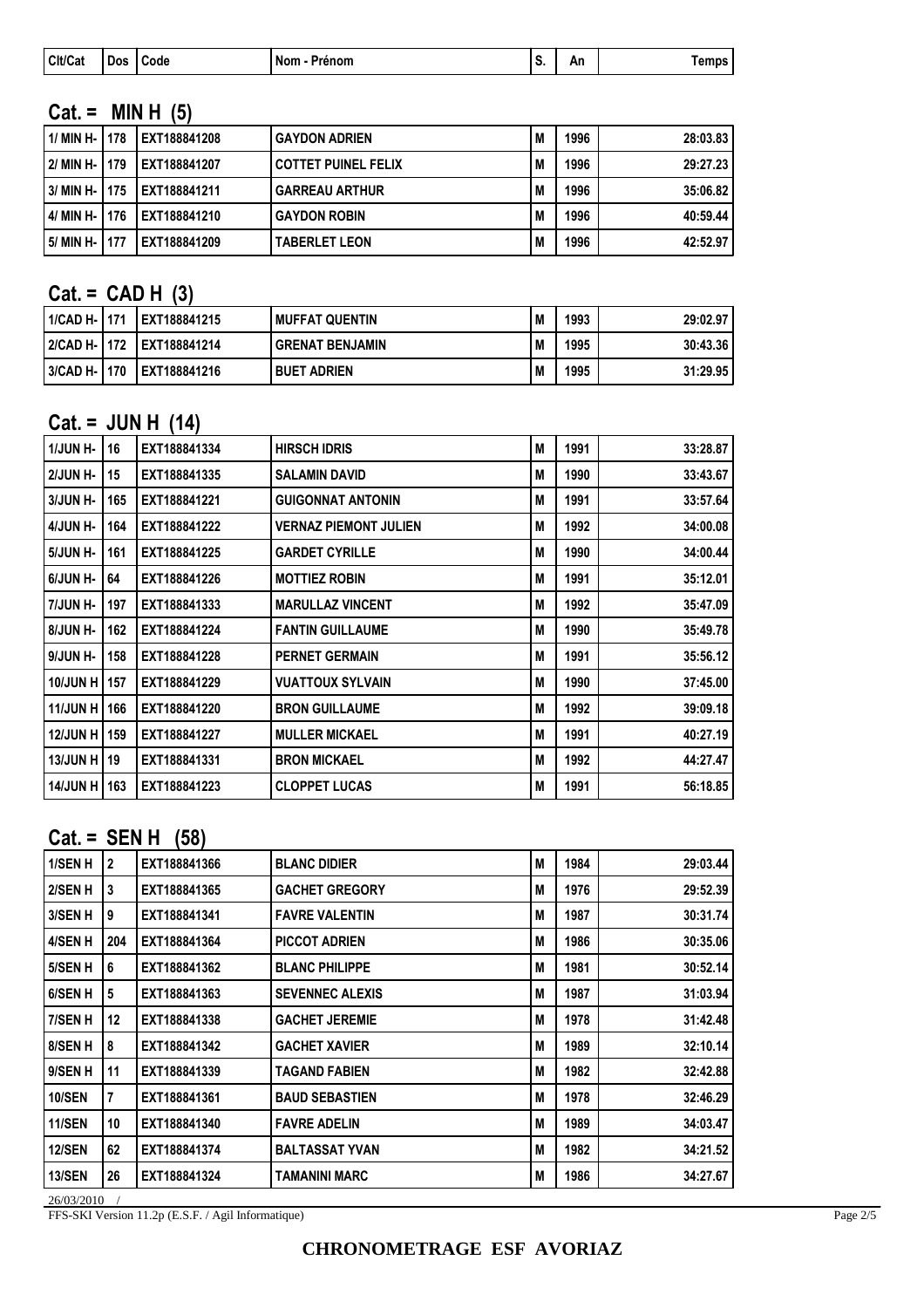| <b>Clt/Cat</b><br>S.<br>Code<br>Nom - Prénom<br><b>Temps</b><br>Dos<br>An<br>14/SEN<br>1974<br>33<br>EXT188841317<br><b>MICHEL MANUEL</b><br>M<br>34:41.78<br><b>15/SEN</b><br>46<br>1983<br>35:16.95<br>EXT188841304<br><b>GEYDET NICOLAS</b><br>M<br><b>16/SEN</b><br><b>REY LUDOVIC</b><br>48<br>EXT188841302<br>М<br>1979<br>35:45.77<br><b>17/SEN</b><br>61<br>EXT188841373<br><b>BAUD MARTIAL</b><br>Μ<br>1982<br>35:51.17<br><b>18/SEN</b><br>23<br>EXT188841327<br><b>VAUTHAY BERTRAND</b><br>Μ<br>1973<br>37:17.05<br><b>19/SEN</b><br>EXT188841299<br><b>HERBRON FRANCK</b><br>1972<br>37:42.46<br>53<br>M<br><b>20/SEN</b><br>43<br>EXT188841307<br><b>BESSON RICHARD</b><br>M<br>1973<br>37:44.06<br><b>PLOTON SYLVAIN</b><br>1978<br><b>21/SEN</b><br>30<br>EXT188841320<br>M<br>38:11.16<br><b>22/SEN</b><br>67<br>EXT188841379<br><b>BRAIZE ROMAIN</b><br>М<br>1987<br>38:21.92<br><b>23/SEN</b><br>40<br>M<br>EXT188841310<br><b>BUFFET SYLVAIN</b><br>1977<br>38:27.57<br><b>24/SEN</b><br>34<br>EXT188841316<br><b>MICHAUD OLIVIER</b><br>Μ<br>1973<br>39:01.10<br><b>25/SEN</b><br>22<br><b>VERNET THOMAS</b><br>M<br>1981<br>39:03.13<br>EXT188841328 |
|---------------------------------------------------------------------------------------------------------------------------------------------------------------------------------------------------------------------------------------------------------------------------------------------------------------------------------------------------------------------------------------------------------------------------------------------------------------------------------------------------------------------------------------------------------------------------------------------------------------------------------------------------------------------------------------------------------------------------------------------------------------------------------------------------------------------------------------------------------------------------------------------------------------------------------------------------------------------------------------------------------------------------------------------------------------------------------------------------------------------------------------------------------------------------|
|                                                                                                                                                                                                                                                                                                                                                                                                                                                                                                                                                                                                                                                                                                                                                                                                                                                                                                                                                                                                                                                                                                                                                                           |
|                                                                                                                                                                                                                                                                                                                                                                                                                                                                                                                                                                                                                                                                                                                                                                                                                                                                                                                                                                                                                                                                                                                                                                           |
|                                                                                                                                                                                                                                                                                                                                                                                                                                                                                                                                                                                                                                                                                                                                                                                                                                                                                                                                                                                                                                                                                                                                                                           |
|                                                                                                                                                                                                                                                                                                                                                                                                                                                                                                                                                                                                                                                                                                                                                                                                                                                                                                                                                                                                                                                                                                                                                                           |
|                                                                                                                                                                                                                                                                                                                                                                                                                                                                                                                                                                                                                                                                                                                                                                                                                                                                                                                                                                                                                                                                                                                                                                           |
|                                                                                                                                                                                                                                                                                                                                                                                                                                                                                                                                                                                                                                                                                                                                                                                                                                                                                                                                                                                                                                                                                                                                                                           |
|                                                                                                                                                                                                                                                                                                                                                                                                                                                                                                                                                                                                                                                                                                                                                                                                                                                                                                                                                                                                                                                                                                                                                                           |
|                                                                                                                                                                                                                                                                                                                                                                                                                                                                                                                                                                                                                                                                                                                                                                                                                                                                                                                                                                                                                                                                                                                                                                           |
|                                                                                                                                                                                                                                                                                                                                                                                                                                                                                                                                                                                                                                                                                                                                                                                                                                                                                                                                                                                                                                                                                                                                                                           |
|                                                                                                                                                                                                                                                                                                                                                                                                                                                                                                                                                                                                                                                                                                                                                                                                                                                                                                                                                                                                                                                                                                                                                                           |
|                                                                                                                                                                                                                                                                                                                                                                                                                                                                                                                                                                                                                                                                                                                                                                                                                                                                                                                                                                                                                                                                                                                                                                           |
|                                                                                                                                                                                                                                                                                                                                                                                                                                                                                                                                                                                                                                                                                                                                                                                                                                                                                                                                                                                                                                                                                                                                                                           |
| <b>26/SEN</b><br>1978<br>57<br>EXT188841369<br><b>GAUMONT YANN</b><br>М<br>39:18.59                                                                                                                                                                                                                                                                                                                                                                                                                                                                                                                                                                                                                                                                                                                                                                                                                                                                                                                                                                                                                                                                                       |
| <b>27/SEN</b><br>55<br>EXT188841297<br><b>GAYDON THIBAULT</b><br>1986<br>39:19.55<br>M                                                                                                                                                                                                                                                                                                                                                                                                                                                                                                                                                                                                                                                                                                                                                                                                                                                                                                                                                                                                                                                                                    |
| <b>28/SEN</b><br>M<br>1982<br>39:34.44<br>60<br>EXT188841372<br><b>BOUVET YANN</b>                                                                                                                                                                                                                                                                                                                                                                                                                                                                                                                                                                                                                                                                                                                                                                                                                                                                                                                                                                                                                                                                                        |
| <b>29/SEN</b><br>36<br>EXT188841314<br><b>LAUSENAZ PATRICE</b><br>1974<br>39:40.25<br>M                                                                                                                                                                                                                                                                                                                                                                                                                                                                                                                                                                                                                                                                                                                                                                                                                                                                                                                                                                                                                                                                                   |
| 30/SEN<br>28<br>EXT188841322<br><b>RICHARD FABRICE</b><br>1979<br>40:04.67<br>M                                                                                                                                                                                                                                                                                                                                                                                                                                                                                                                                                                                                                                                                                                                                                                                                                                                                                                                                                                                                                                                                                           |
| 31/SEN<br>58<br>EXT188841370<br><b>GAILLARD FABRICE</b><br>М<br>1973<br>40:28.17                                                                                                                                                                                                                                                                                                                                                                                                                                                                                                                                                                                                                                                                                                                                                                                                                                                                                                                                                                                                                                                                                          |
| <b>32/SEN</b><br>44<br>EXT188841306<br><b>BAUD JEAN-CHARLES</b><br>M<br>1983<br>40:30.32                                                                                                                                                                                                                                                                                                                                                                                                                                                                                                                                                                                                                                                                                                                                                                                                                                                                                                                                                                                                                                                                                  |
| 33/SEN<br><b>MUGNIER POLLET CHRISTOPHE</b><br>1978<br>40:32.87<br>32<br>EXT188841318<br>M                                                                                                                                                                                                                                                                                                                                                                                                                                                                                                                                                                                                                                                                                                                                                                                                                                                                                                                                                                                                                                                                                 |
| <b>34/SEN</b><br>EXT188841301<br><b>MARULLAZ OLIVIER</b><br>1971<br>40:39.07<br>50<br>M                                                                                                                                                                                                                                                                                                                                                                                                                                                                                                                                                                                                                                                                                                                                                                                                                                                                                                                                                                                                                                                                                   |
| M<br>35/SEN<br>20<br>EXT188841330<br><b>DUBY LAURENT</b><br>1984<br>40:39.33                                                                                                                                                                                                                                                                                                                                                                                                                                                                                                                                                                                                                                                                                                                                                                                                                                                                                                                                                                                                                                                                                              |
| 31<br><b>36/SEN</b><br>EXT188841319<br>PELLIER CUIT FOUE<br>М<br>1981<br>40:48.45                                                                                                                                                                                                                                                                                                                                                                                                                                                                                                                                                                                                                                                                                                                                                                                                                                                                                                                                                                                                                                                                                         |
| 37/SEN<br>EXT188841377<br><b>MARULLAZ FABIEN</b><br>M<br>1989<br>41:15.03<br>65                                                                                                                                                                                                                                                                                                                                                                                                                                                                                                                                                                                                                                                                                                                                                                                                                                                                                                                                                                                                                                                                                           |
| <b>38/SEN</b><br>29<br><b>POUPPEVILLE ALEXIS</b><br>M<br>1985<br>EXT188841321<br>41:17.06                                                                                                                                                                                                                                                                                                                                                                                                                                                                                                                                                                                                                                                                                                                                                                                                                                                                                                                                                                                                                                                                                 |
| 49<br>39/SEN<br>EXT188841386<br>PERILLAT OLIVIER<br>М<br>1971<br>41:28.56                                                                                                                                                                                                                                                                                                                                                                                                                                                                                                                                                                                                                                                                                                                                                                                                                                                                                                                                                                                                                                                                                                 |
| 40/SEN<br>42:04.89<br>25<br>EXT188841325<br><b>TEYPAZ DANIEL</b><br>М<br>1972                                                                                                                                                                                                                                                                                                                                                                                                                                                                                                                                                                                                                                                                                                                                                                                                                                                                                                                                                                                                                                                                                             |
| 41/SEN<br><b>COTTET DUMOULIN JEROME</b><br>59<br>EXT188841371<br>M<br>1977<br>42:26.58                                                                                                                                                                                                                                                                                                                                                                                                                                                                                                                                                                                                                                                                                                                                                                                                                                                                                                                                                                                                                                                                                    |
| <b>42/SEN</b><br><b>MASSON GAETAN</b><br>M<br>1978<br>42:59.62<br>35<br>EXT188841315                                                                                                                                                                                                                                                                                                                                                                                                                                                                                                                                                                                                                                                                                                                                                                                                                                                                                                                                                                                                                                                                                      |
| 43/SEN<br>EXT188841298<br><b>GROMAIRE STEPHANE</b><br>1971<br>43:14.00<br>54<br>М                                                                                                                                                                                                                                                                                                                                                                                                                                                                                                                                                                                                                                                                                                                                                                                                                                                                                                                                                                                                                                                                                         |
| <b>44/SEN</b><br><b>LIZZI STEPHANE</b><br>1977<br>44:58.91<br>181<br>EXT1624281463<br>м                                                                                                                                                                                                                                                                                                                                                                                                                                                                                                                                                                                                                                                                                                                                                                                                                                                                                                                                                                                                                                                                                   |
| <b>45/SEN</b><br>EXT188841309<br>1985<br>44:59.83<br>41<br><b>BOUHEDDOUF HADI</b><br>Μ                                                                                                                                                                                                                                                                                                                                                                                                                                                                                                                                                                                                                                                                                                                                                                                                                                                                                                                                                                                                                                                                                    |
| 46/SEN<br>EXT188841368<br><b>GAYDON LUDOVIC</b><br>1987<br>56<br>M<br>45:44.07                                                                                                                                                                                                                                                                                                                                                                                                                                                                                                                                                                                                                                                                                                                                                                                                                                                                                                                                                                                                                                                                                            |
| <b>47/SEN</b><br>24<br>EXT188841326<br><b>THOMPSON DAVID</b><br>М<br>1974<br>46:07.37                                                                                                                                                                                                                                                                                                                                                                                                                                                                                                                                                                                                                                                                                                                                                                                                                                                                                                                                                                                                                                                                                     |
| <b>48/SEN</b><br>EXT188841303<br><b>VERNAY FRANCK</b><br>47<br>М<br>1979<br>47:37.67                                                                                                                                                                                                                                                                                                                                                                                                                                                                                                                                                                                                                                                                                                                                                                                                                                                                                                                                                                                                                                                                                      |
| 49/SEN<br>EXT188841378<br><b>CARROY ALEXANDRE</b><br>1988<br>48:14.07<br>66<br>M                                                                                                                                                                                                                                                                                                                                                                                                                                                                                                                                                                                                                                                                                                                                                                                                                                                                                                                                                                                                                                                                                          |
| 50/SEN<br>38<br>EXT188841312<br><b>JOHNSON DANIEL</b><br>Μ<br>1973<br>48:35.87                                                                                                                                                                                                                                                                                                                                                                                                                                                                                                                                                                                                                                                                                                                                                                                                                                                                                                                                                                                                                                                                                            |
| <b>51/SEN</b><br>37<br>EXT188841313<br><b>JULIAN NORTON</b><br>1972<br>M<br>48:50.17                                                                                                                                                                                                                                                                                                                                                                                                                                                                                                                                                                                                                                                                                                                                                                                                                                                                                                                                                                                                                                                                                      |
| <b>52/SEN</b><br>PUTHON ANTHONY<br>63<br>EXT188841375<br>M<br>1987<br>48:55.18                                                                                                                                                                                                                                                                                                                                                                                                                                                                                                                                                                                                                                                                                                                                                                                                                                                                                                                                                                                                                                                                                            |
| 53/SEN<br>EXT188841305<br><b>RODRIGUES CHRISTOPHE</b><br>1976<br>200<br>M<br>50:24.48                                                                                                                                                                                                                                                                                                                                                                                                                                                                                                                                                                                                                                                                                                                                                                                                                                                                                                                                                                                                                                                                                     |
| 51<br><b>54/SEN</b><br><b>LOISON JEREMY</b><br>M<br>1977<br>EXT188841300<br>51:31.10                                                                                                                                                                                                                                                                                                                                                                                                                                                                                                                                                                                                                                                                                                                                                                                                                                                                                                                                                                                                                                                                                      |
| 55/SEN<br>EXT188841323<br><b>SIBSON MICKAEL</b><br>1972<br>1h04:10.16<br>27<br>М                                                                                                                                                                                                                                                                                                                                                                                                                                                                                                                                                                                                                                                                                                                                                                                                                                                                                                                                                                                                                                                                                          |
| 39<br> /SEN H -<br>EXT188841311<br><b>CAM THOMAS</b><br>1975<br>Nt<br>M                                                                                                                                                                                                                                                                                                                                                                                                                                                                                                                                                                                                                                                                                                                                                                                                                                                                                                                                                                                                                                                                                                   |

26/03/2010 /

FFS-SKI Version 11.2p (E.S.F. / Agil Informatique)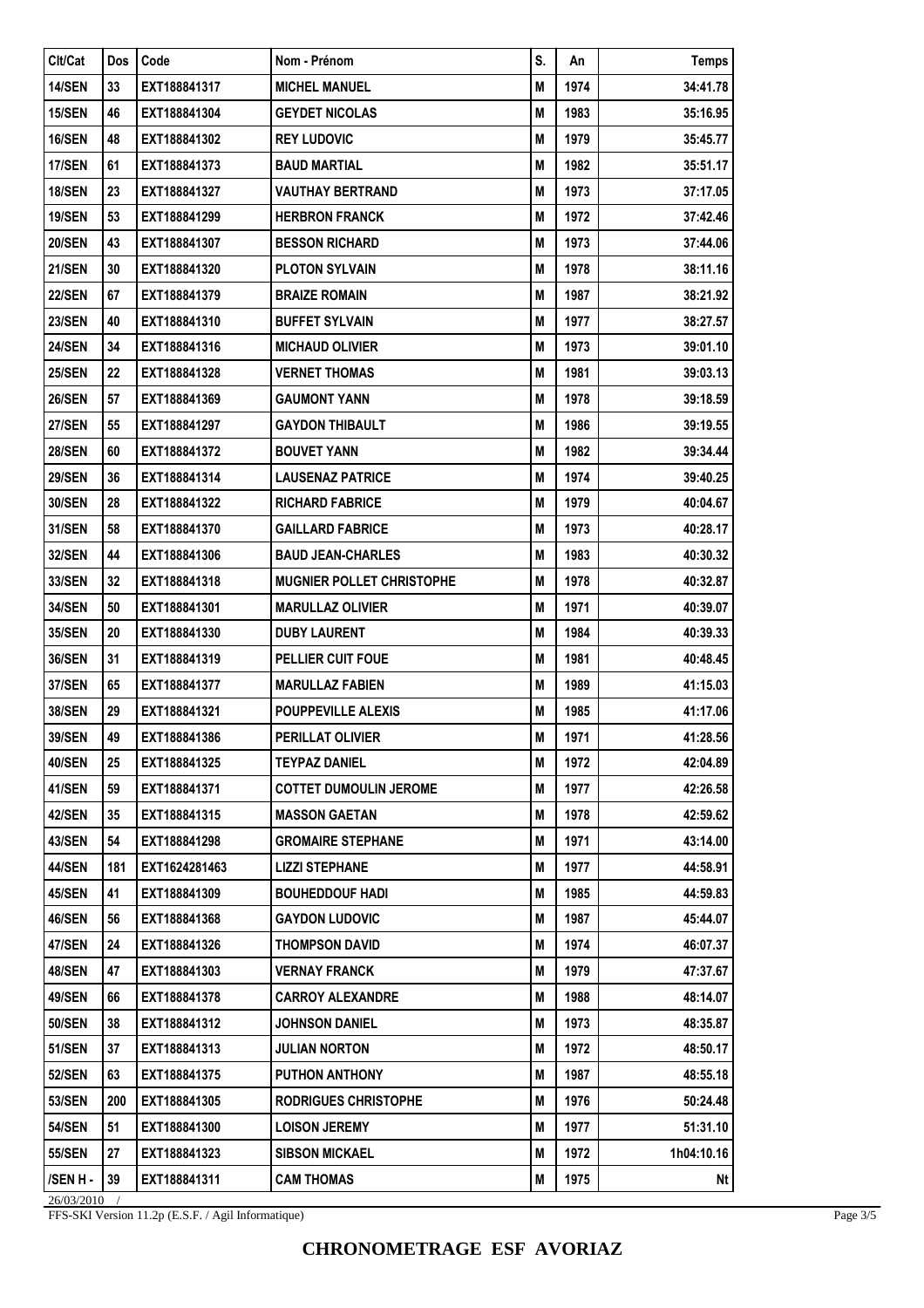| Cit/Cat   | <b>Dos</b> | Code         | Nom - Prénom            | C | Αn   | [emps |
|-----------|------------|--------------|-------------------------|---|------|-------|
| l/SEN H - | 21         | EXT188841329 | YEULLAZ MICKAEL         | M | 1985 | Nt    |
| I/SEN H - | 42         | EXT188841308 | <b>BOMBARDO GREGORY</b> | M | 1978 | Nt    |

#### **Cat. = VH1 (42)**

| $1/VH1-M$      | $\mathbf{1}$ | EXT188841367 | <b>SBALBI TONY</b>              | М | 1969 | 30:16.03 |  |
|----------------|--------------|--------------|---------------------------------|---|------|----------|--|
| 2/VH1-M        | 14           | EXT188841336 | <b>GAYDON ANTOINE</b>           | M | 1965 | 32:26.78 |  |
| 3/VH1-M        | 13           | EXT188841337 | <b>BRUNET STEPHANE</b>          | M | 1970 | 32:49.00 |  |
| 4/VH1-M        | 93           | EXT188841277 | <b>ARVIN-BEROD MARC</b>         | М | 1965 | 33:34.62 |  |
| 5/VH1-M        | 106          | EXT188841263 | <b>DOULAT CHRISTOPHE</b>        | M | 1963 | 33:58.92 |  |
| 6/VH1-M        | 98           | EXT188841272 | <b>MARTIN DAVID</b>             | M | 1970 | 35:38.49 |  |
| <b>7/VH1-M</b> | 80           | EXT188841290 | <b>LAPERROUSAZ LAURENT</b>      | М | 1966 | 36:06.34 |  |
| 8/VH1-M        | 108          | EXT188841261 | <b>BUET NICOLAS</b>             | М | 1965 | 36:38.32 |  |
| 9/VH1-M        | 86           | EXT188841284 | <b>GAYDON ALEX</b>              | M | 1967 | 36:45.05 |  |
| 10/VH1-        | 92           | EXT188841278 | <b>BASTARD ALAIN</b>            | M | 1963 | 37:01.60 |  |
| 11/VH1-        | 96           | EXT188841274 | <b>REY STEPHANE</b>             | М | 1966 | 38:03.64 |  |
| 12/VH1-        | 102          | EXT188841267 | <b>GARREAU STEPHANE</b>         | M | 1969 | 38:03.73 |  |
| 13/VH1-        | 83           | EXT188841287 | <b>KAWINCENSKI GUY</b>          | М | 1962 | 38:16.00 |  |
| 14/VH1-        | 69           | EXT188841381 | <b>SERAMOUR REMI</b>            | M | 1966 | 38:30.05 |  |
| 15/VH1-        | 72           | EXT188841384 | <b>RICHARD PHILIPPE</b>         | M | 1966 | 38:30.67 |  |
| 16/VH1-        | 95           | EXT188841275 | <b>RICHARD FRANCK</b>           | Μ | 1967 | 38:44.28 |  |
| 17/VH1-        | 199          | EXT188841271 | <b>MALLINJOUD PHILIPPE</b>      | M | 1963 | 39:10.89 |  |
| 18/VH1-        | 71           | EXT188841383 | <b>MOLLI DIDIER</b>             | М | 1970 | 39:38.40 |  |
| 19/VH1-        | 76           | EXT188841294 | <b>MARCELLIN CHRISTOPHE</b>     | M | 1966 | 40:41.07 |  |
| 20/VH1-        | 85           | EXT188841285 | <b>GAYDON JEAN-FRANCOIS</b>     | M | 1963 | 42:01.67 |  |
| 21/VH1-        | 100          | EXT188841270 | <b>LUSSIANA JEAN-CHRISTOPHE</b> | М | 1964 | 42:04.91 |  |
| 22/VH1-        | 75           | EXT188841295 | <b>MARTIN ERIC</b>              | M | 1961 | 42:11.59 |  |
| 23/VH1-        | 104          | EXT188841265 | <b>DUVERNAY PASCAL</b>          | М | 1964 | 42:21.12 |  |
| 24/VH1-        | 87           | EXT188841283 | <b>FEUQUIERES BENOIT</b>        | M | 1967 | 42:49.46 |  |
| 25/VH1-        | 77           | EXT188841293 | <b>LOZANO PHILIPPE</b>          | Μ | 1969 | 43:14.89 |  |
| 26/VH1-        | 79           | EXT188841291 | <b>LAUNAY STEPHANE</b>          | М | 1968 | 43:38.02 |  |
| 27/VH1-        | 74           | EXT188841296 | <b>MORET PATRICK</b>            | M | 1970 | 43:40.10 |  |
| 28/VH1-        | 88           | EXT188841282 | <b>DA MOUTA SERGE</b>           | М | 1962 | 44:00.22 |  |
| 29/VH1-        | 105          | EXT188841264 | <b>DUCRETTET BENARD</b>         | Μ | 1967 | 44:20.21 |  |
| 30/VH1-        | 70           | EXT188841382 | <b>KOSSONOGOW NICOLAS</b>       | M | 1968 | 45:06.81 |  |
| 31/VH1-        | 97           | EXT188841273 | <b>ORSAT LIONEL</b>             | M | 1967 | 46:12.34 |  |
| 32/VH1-        | 91           | EXT188841279 | <b>BATAILLE ERIC</b>            | M | 1967 | 46:30.85 |  |
| 33/VH1-        | 81           | EXT188841289 | <b>LANVERS SERGE</b>            | M | 1966 | 47:25.40 |  |
| 34/VH1-        | 90           | EXT188841280 | <b>CHAMOT CHARLES</b>           | Μ | 1964 | 47:28.52 |  |
| 35/VH1-        | 103          | EXT188841266 | <b>FRANCOIS LUC</b>             | Μ | 1965 | 49:12.28 |  |
| 36/VH1-        | 82           | EXT188841288 | <b>LANVERS ERIC</b>             | М | 1967 | 50:03.46 |  |
| 37/VH1-        | 78           | EXT188841292 | LE HIR FRANCK                   | M | 1969 | 51:31.50 |  |
| 38/VH1-        | 109          | EXT188841260 | <b>BERARD THIERRY</b>           | Μ | 1962 | 52:10.35 |  |
| 39/VH1-        | 84           | EXT188841286 | <b>GUIGONNAT PIERRE</b>         | M | 1962 | 52:11.25 |  |
| 26/03/2010     |              |              |                                 |   |      |          |  |

FFS-SKI Version 11.2p (E.S.F. / Agil Informatique)